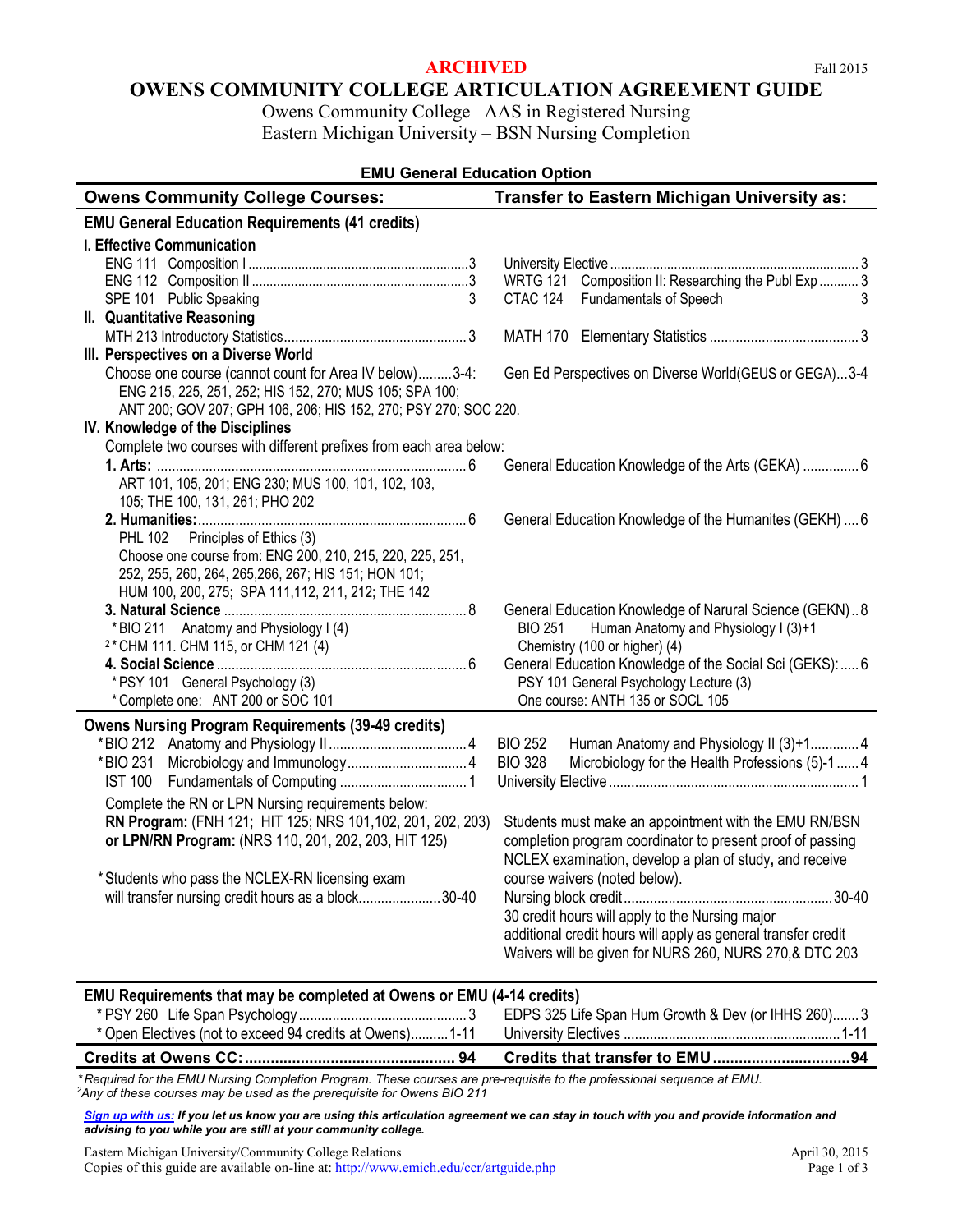# **ARCHIVED** Fall 2015

# **OWENS COMMUNITY COLLEGE ARTICULATION AGREEMENT GUIDE**

Owens Community College– AAS in Registered Nursing Eastern Michigan University – BSN Nursing Completion

# **General Education Option**

| <b>Completion of the Nursing Program at EMU</b><br><b>Pre-Admission Requirements (3 credits)</b><br><b>IHHS 200</b><br>Reading and Writing in Nursing Studies 3<br><b>Major Requirements (23 credits)</b>                                                                                                                                                                                                                                                                                                                                                                                                                                                                                                                                                                                                                                                                                                                                                                                                                                                                                                                                                                                                                                          | Suggested Sequence for completing the program:                                                                                                                                                                                                                                                                                                                                                                                                                                                                                                                                                                                                                              |
|----------------------------------------------------------------------------------------------------------------------------------------------------------------------------------------------------------------------------------------------------------------------------------------------------------------------------------------------------------------------------------------------------------------------------------------------------------------------------------------------------------------------------------------------------------------------------------------------------------------------------------------------------------------------------------------------------------------------------------------------------------------------------------------------------------------------------------------------------------------------------------------------------------------------------------------------------------------------------------------------------------------------------------------------------------------------------------------------------------------------------------------------------------------------------------------------------------------------------------------------------|-----------------------------------------------------------------------------------------------------------------------------------------------------------------------------------------------------------------------------------------------------------------------------------------------------------------------------------------------------------------------------------------------------------------------------------------------------------------------------------------------------------------------------------------------------------------------------------------------------------------------------------------------------------------------------|
| NURS 265 R.N. Essentials of Prof Nursing Practice I3<br><b>NURS 372</b><br><sup>1</sup> NURS 365W RN Essentials of Prof Nursing Practice II3<br><sup>2</sup> NURS 451L4 Community Health Nursing Clinical3<br>NURS 465 R.N. Essentials of Prof Nursing Practice III3<br><b>Consult Nursing Completion Advisor for suggested courses</b><br><b>University Electives (4 credits)</b><br>A minimum of 30 credits must be completed at EMU and a<br>minimum of 124 total credits is required to graduate.<br>Minimum Credits to Graduate:  124<br>Note: If sufficient credits hours are not transferred, additional EMU<br>credits must be completed to reach the minimum of 124 credit<br>hours required to graduate<br>The Nursing Completion Program is offered at a number of EMU<br>regional centers and on-line. Contact the BSN Completion program<br>coordinator for more information.<br><b>In-state Tuition</b><br>Ohio students will be charged the same tuition rate as Michigan<br>residents. There is a separate fee for online courses (currently \$52<br>per credit hour) Tuition and fees are subject to change by action of<br>the EMU Board of Regents. Information on EMU's online offerings<br>can be found at www.emuonline.edu. | Semester 1<br>(9 credits)<br>IHHS 200 Reading and Writing in Nursing Studies3<br>Semester 2<br>(6 credits)<br>NURS 265 R.N. Essentials of Professional Nursing Practice I3<br>Semester 3<br>(5 credits)<br><sup>1</sup> NURS 365W R.N. Essentials of Professional Nursing Practice II.3<br>*Semester 4<br>(5 credits)<br>NURS 465 R.N. Essentials of Professional Nursing Practice III3<br>*Semester 5<br>(5 credits)<br><sup>2</sup> NURS 451L4 Community Health Nursing Clinical 3<br>*Semesters 4 and 5 may be switched in the sequence.<br>Note: All coursework for this degree must be completed within six<br>years of taking the first 200 level NURS course at EMU. |
| $1$ Satisfies the Writing Intensive in the major requirement.                                                                                                                                                                                                                                                                                                                                                                                                                                                                                                                                                                                                                                                                                                                                                                                                                                                                                                                                                                                                                                                                                                                                                                                      |                                                                                                                                                                                                                                                                                                                                                                                                                                                                                                                                                                                                                                                                             |

*<sup>2</sup> Online students will need to find a preceptor for the clinical portion of NURS 451L4.*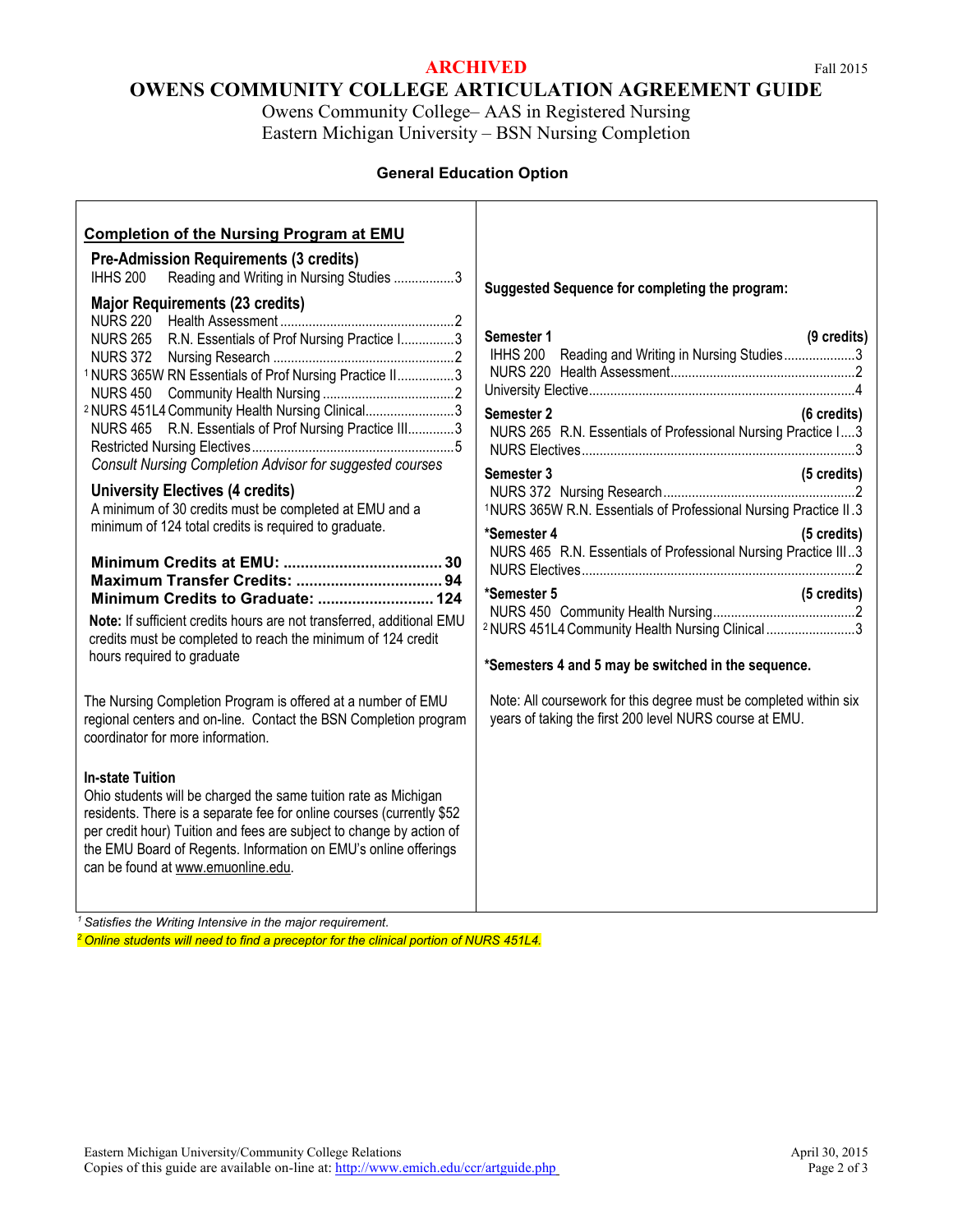# **OWENS COMMUNITY COLLEGE ARTICULATION AGREEMENT GUIDE**

# Owens Community College– AAS in Registered Nursing

Eastern Michigan University – BSN Nursing Completion

# **General Education Option**

## **Additional Information:**

- 1. In completing the coordinated program of study for this articulation agreement, course substitutions should be made with the guidance of the advisors (indicated below) at both institutions to assure that all requirements are satisfied. Each institution will determine the satisfaction of their individual program and degree requirements. Owens courses indicated with an \* are required for EMU's Nursing major. These may be completed at the most convenient time for the student, whether before or after admission to EMU. See an advisor to determine what to complete for this option.
- 1. Although this agreement includes EMU's General Education Requirements, students whose transcripts are endorsed as "Ohio Transfer Module Satisfied" have satisfied EMU's General Education Core Requirements and will be required to complete only the General Education Application Requirements of one Perspectives on a Diverse World course, one "Learning beyond the Classroom" experience, and a Writing Intensive course in the major. The Perspectives on a Diverse World requirement may be satisfied at the community college.

*To use the Ohio Transfer Module (OTM), students must have an official community college transcript, with the "OTM Satisfied" endorsement sent to EMU's Admissions Office. Students who do not have "OTM Satisfied" on their community college transcript, will be required to satisfy EMU's general education requirements as listed in the Undergraduate Catalog. The OTM may be completed after admission to EMU, however, students should inform advisors or they may be advised to complete additional courses for the general education program.*

- 2. Only courses with a grade of "C" or better (2.0 on a 4.0 scale) will be accepted for transfer to EMU.
- 3. Under this agreement, EMU will waive the 60-hour rule and require that a minimum of 30 credit hours must be completed in courses offered by EMU, 15 hours of which must be in program requirements at the 300-level or above. Of the last 30 hours completed before graduating, a minimum of 10 credit hours must be in courses offered by EMU. A minimum of 124 credit hours, completed in-residence or accepted in transfer, is required for graduation.
- 4. Students should apply to both EMU and the School of Nursing RN/BSN Completion Option. The application for admission to EMU may be accessed from the EMU Office of Admissions website. Students must submit transcripts from all previously attended colleges. Students who speak English as a second language must submit a TOEFL or MELAB score that meets EMU requirements.
- 5. Contact Bobbi Towne (information below) for the Application for Admission to the RN/BSN Option. Students must comply with the program requirements in effect at the time of admission to the program. Current admission requirements include:
	- An EMU student identification number,
	- Submission of an application to the RN/BSN completion option,
	- Current unrestricted license to practice as a Registered Nurse,
	- Minimum cumulative GPA of 2.5 (on a 4.0 scale),
	- Minimum grade of 3.0 (on a 4.0 scale) in a college-level English Composition course,
	- Designation on application of first and second choices for site preference for coursework.
	- EMU School of Nursing requires background checks for all students entering any nursing program through Verified Credentials. To access the website [www.myvci.com/emu.](http://www.myvci.com/emu)
	- Effective January 2015, completion of EMU's general education requirements or a transcript endorsed as "OTM Satisfied," "MTA Satisfied," or "MACRAO Satisfied" will be required for admission to the RN/BSN Completion program.
- 6. Th[e RN/BSN Completion Option Coordinator](http://www.emich.edu/nursing/advisors.html) will work with you to assist in exploration of degree requirements and evaluation of your application for admission. To facilitate advising and the evaluation of transcripts, sign up for this articulation agreement using the link <https://www.emich.edu/ccr/articulation-agreements/signup.php> and bring a copy of this guide to all advising sessions.

**Effective Dates: September 1, 2015 until August 31, 2018**. This is a renewal of an agreement made in September 2011. If this agreement is not renewed at the end of the effective period, students who already started the program will be given three additional years to be admitted to EMU under the terms of this agreement. Students who enrolled at Owens prior to the effective period may use this agreement. In the case that a student does not complete the agreement within seven years of starting it, they may be required to have their requirements evaluated using a newer version of the agreement. All coursework for this degree must be completed within six years of taking the first 200 level NURS course at EMU.

*Students have until the end of summer 2023 to graduate from EMU using this guide.* 

#### **Contacts:**

## **Eastern Michigan University**

College of Health and Human Services Advising 214 Marshall; 734.487.0918[; chhsadvising@emich.edu](mailto:chhsadvising@emich.edu)

Eastern Michigan University/Community College Relations April 30, 2015 Copies of this guide are available on-line at[: http://www.emich.edu/ccr/artguide.php](http://www.emich.edu/ccr/artguide.php) Page 3 of 3